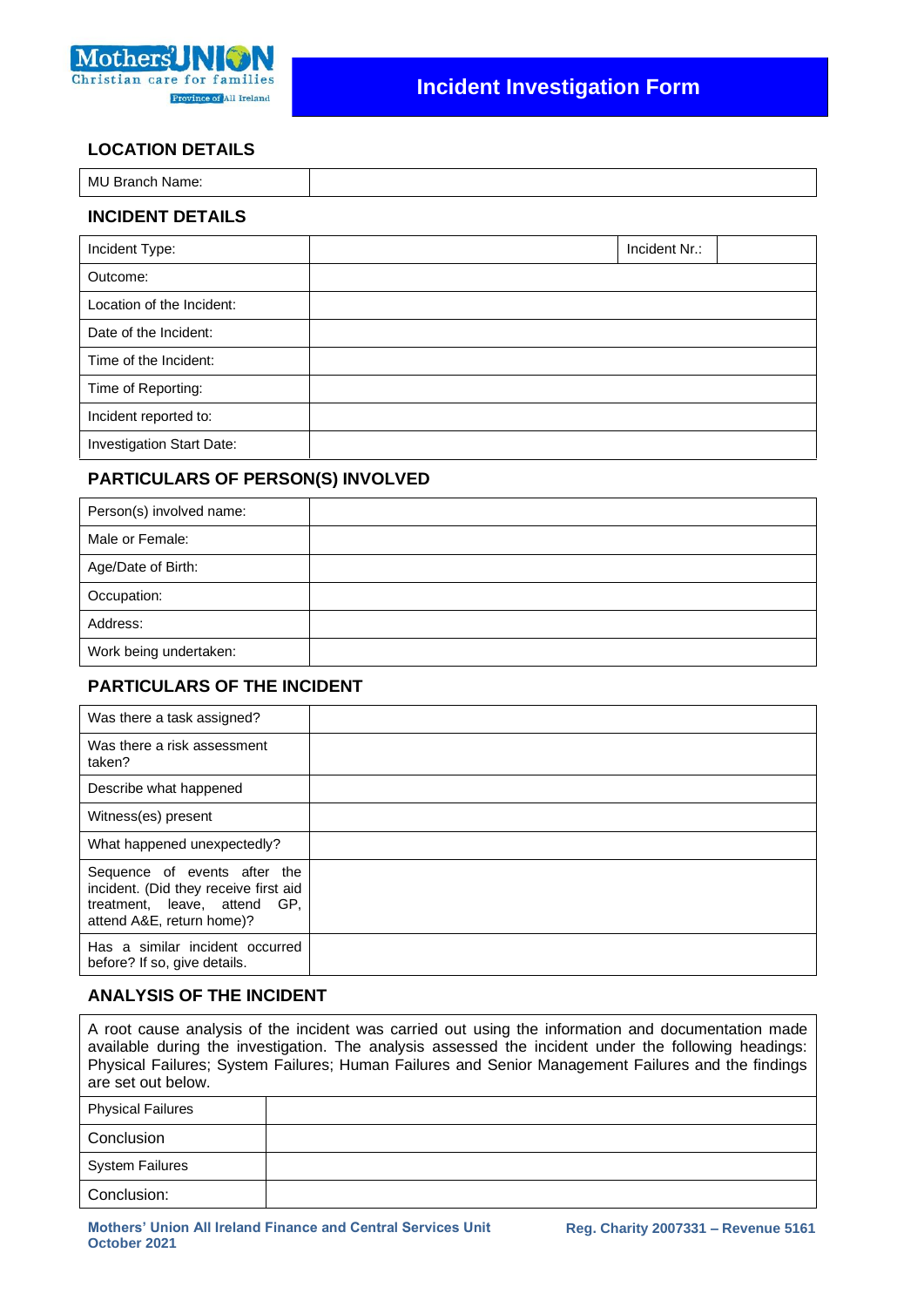

| Human Failures         |  |
|------------------------|--|
| Conclusion:            |  |
| MU Management Failures |  |
| Conclusion:            |  |

# **ROOT CAUSE CONCLUSION**

It is therefore concluded that the root cause(s) of the incident were:

### **RECOMMENDATIONS / IMPROVEMENT ACTIONS**

| Date by which actions are to be |  |
|---------------------------------|--|
| taken/closed out:               |  |

# **INVESTIGATION DETAILS**

| Name                        | <b>Title</b>                       |
|-----------------------------|------------------------------------|
|                             |                                    |
|                             |                                    |
| <b>Statements - Name(s)</b> | <b>Statement Attached (Y/N/NA)</b> |
|                             |                                    |
|                             |                                    |
|                             |                                    |

#### **NOTIFICATIONS**

| 1. Was any statutory body notified?      |  |
|------------------------------------------|--|
| 2. Was a claim lodged?                   |  |
| 3. Was any other insurance claim lodged? |  |

### **SIGN-OFF**

| Report prepared by: |  |
|---------------------|--|
| Date:               |  |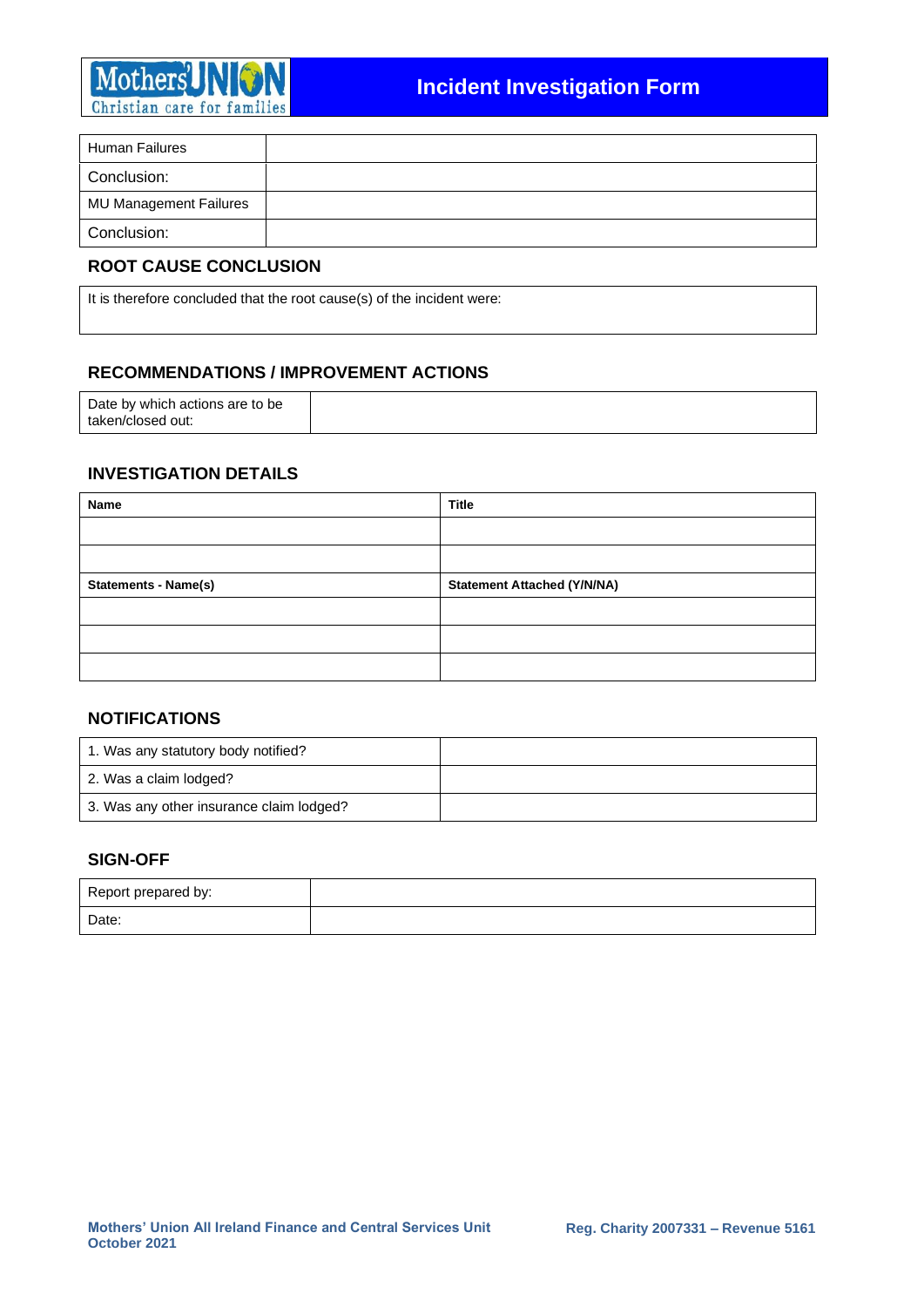

# **APPENDICES**

| Appendix 1 | Photographs              |
|------------|--------------------------|
| Appendix 2 | Incident Statement(s)    |
| Appendix 3 | <b>Induction Details</b> |
| Appendix 4 | <b>Training Records</b>  |
| Appendix 5 | Other Information        |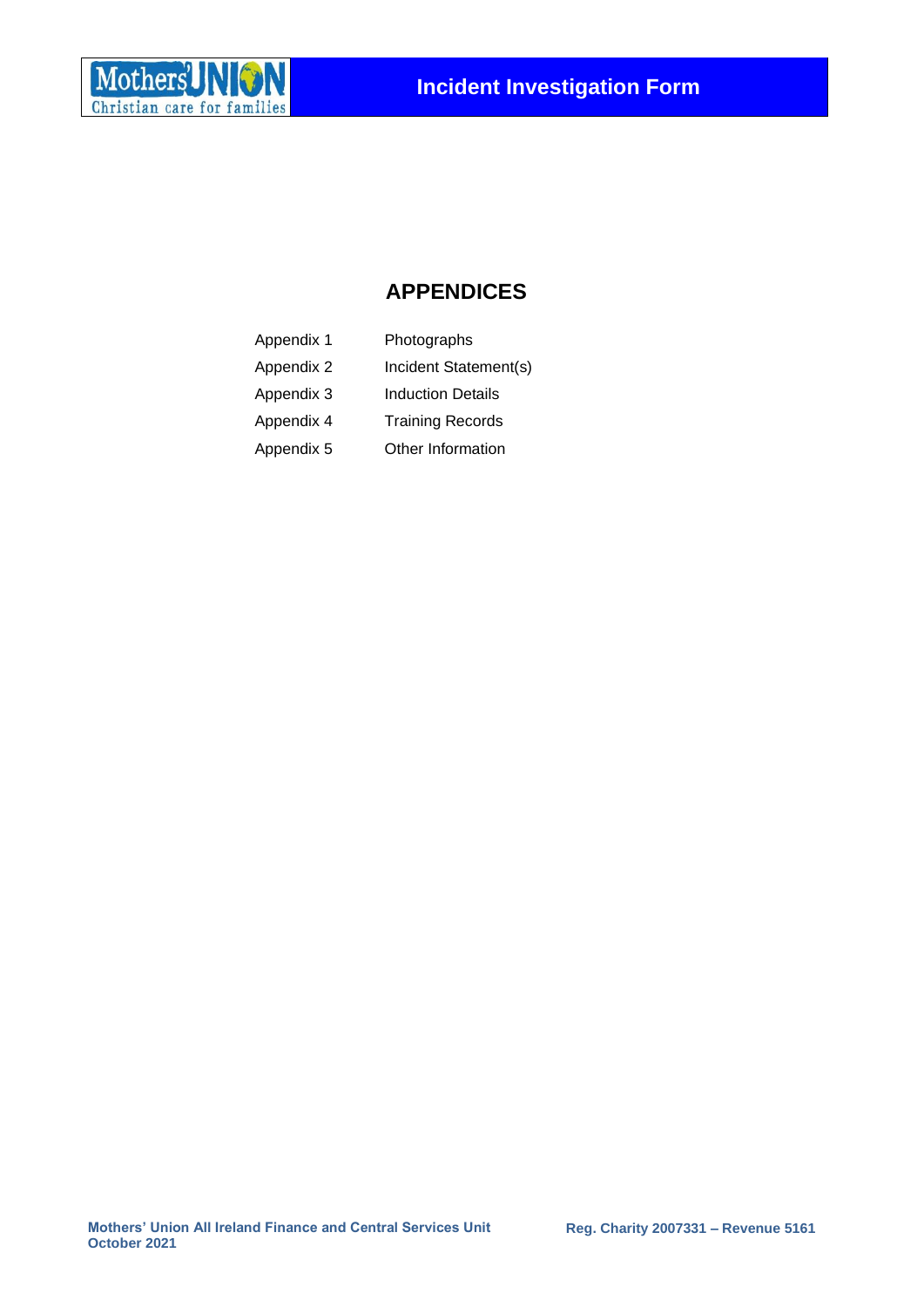

**Appendix 1**  Photographs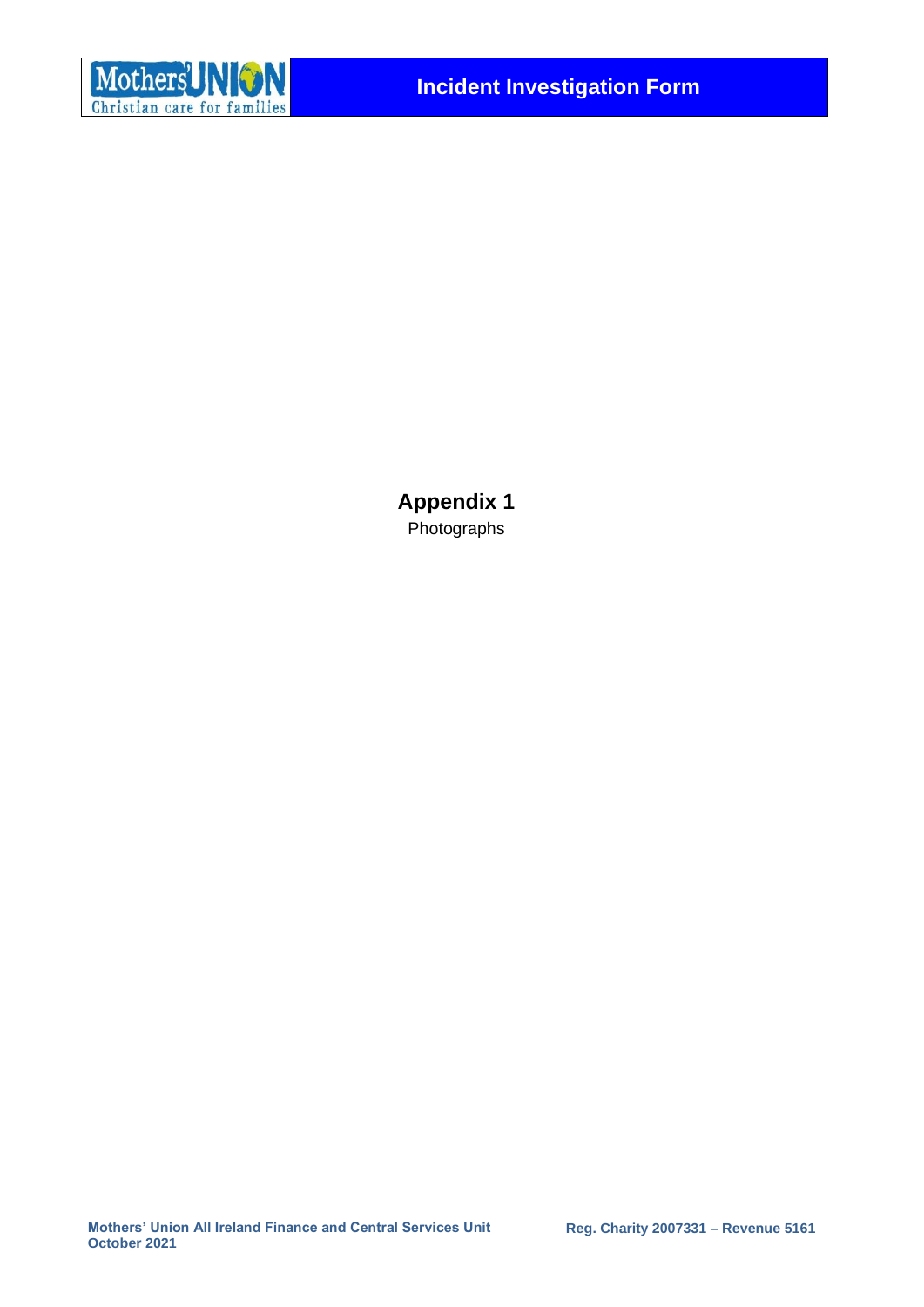

**Appendix 2** Incident Statements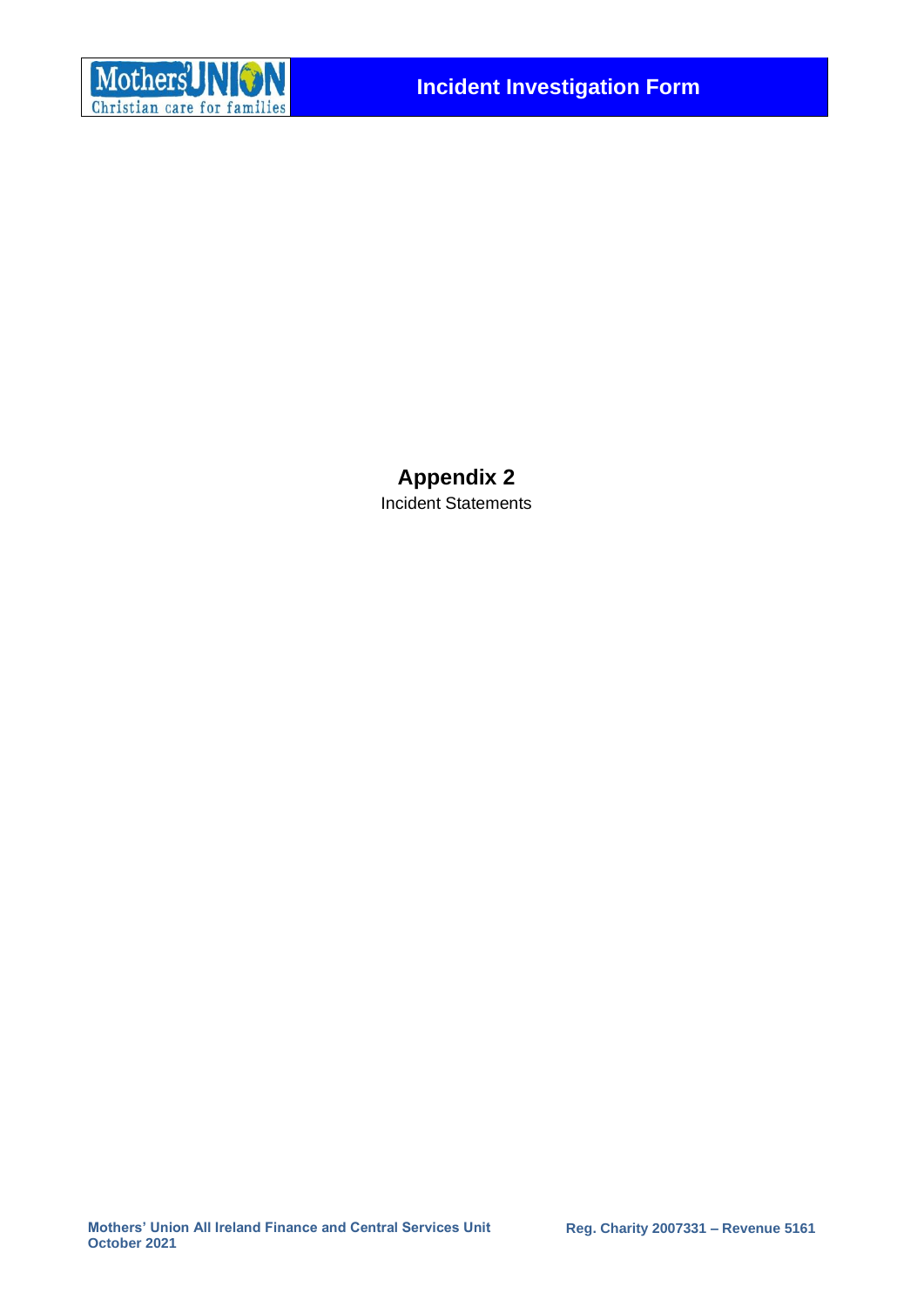

**Appendix 3** Induction Details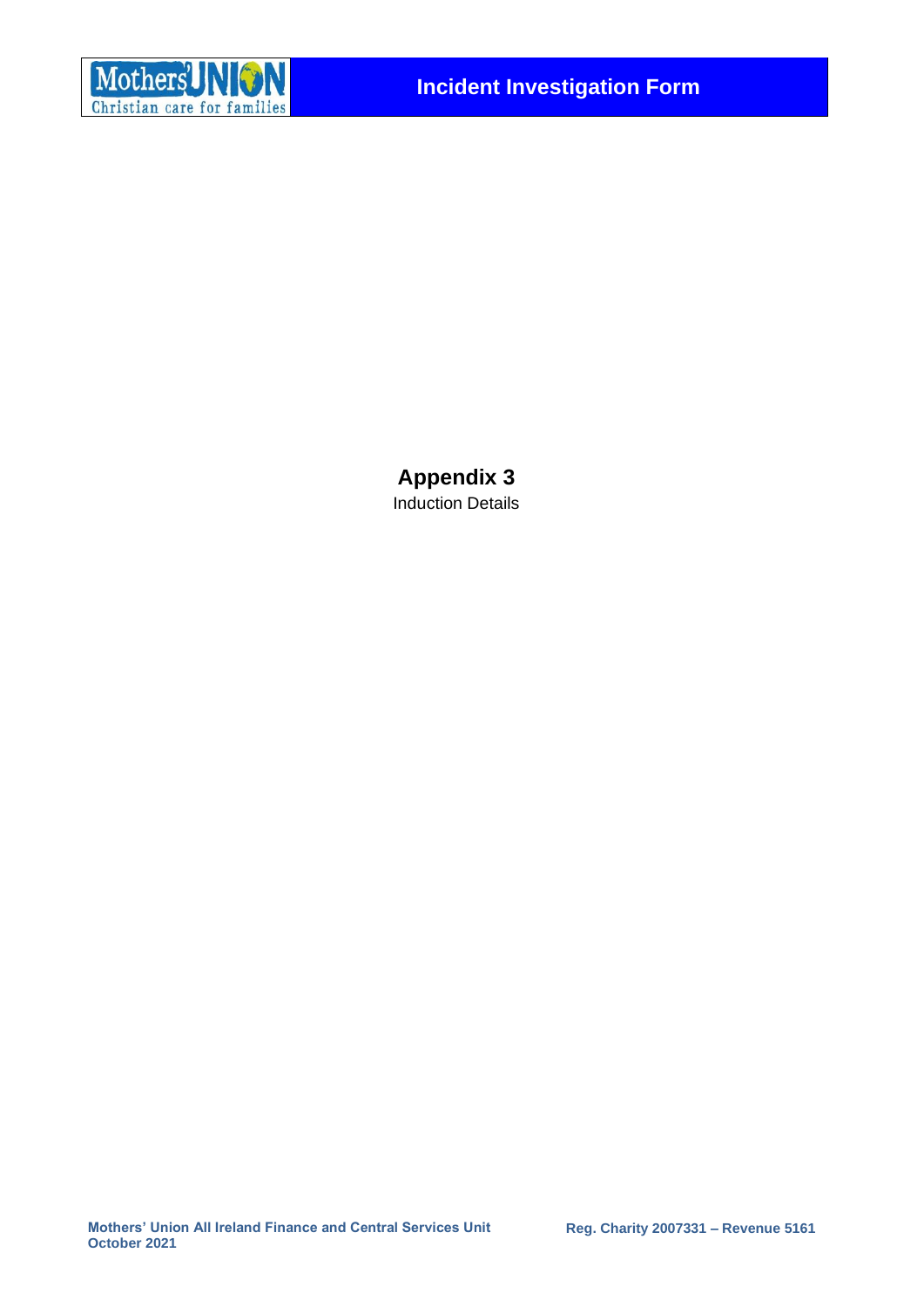

**Appendix 4** Training Records